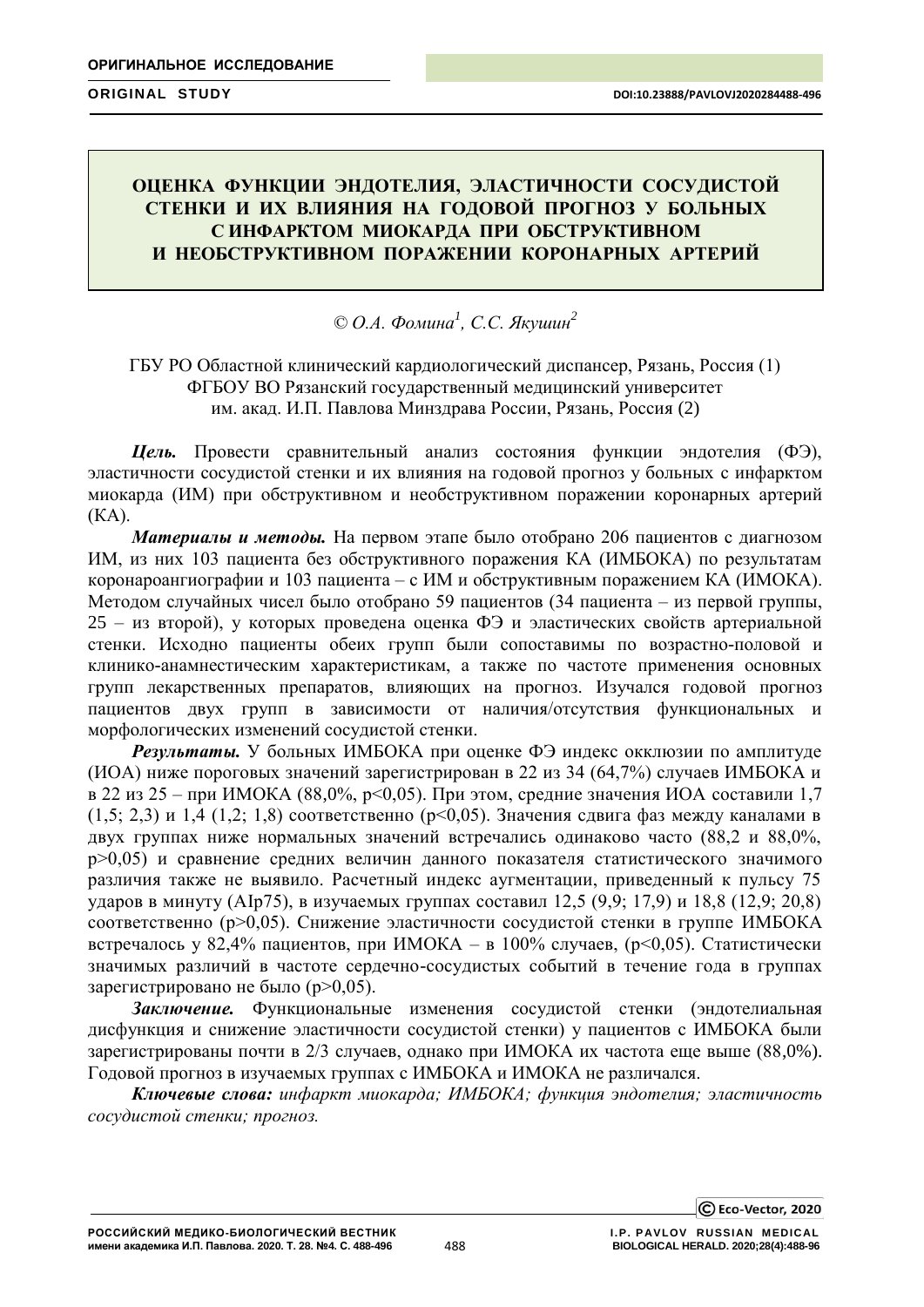## **EVALUATION OF ENDOTHELIAL FUNCTION, OF ELASTICITY OF VESSEL WALL AND THEIR INFLUENCE ON ONE-YEAR PROGNOSIS OF PATIENTS WITH MYOCARDIAL INFARCTION WITH OBSTRUCTIVE AND NON-OBSTRUCTIVE CORONARY ARTERIES**

*O.A. Fomina<sup>1</sup> , S.S. Yakushin<sup>2</sup>*

Regional Clinical Cardiologic Dispensary, Ryazan, Russia (1) Ryazan State Medical University, Ryazan, Russia (2)

Aim. To carry out comparative analysis of the state of the endothelial function (EF), elasticity of the vessel wall and their influence on one-year prognosis of patients with myocardial infarction (MI) with obstructive and non-obstructive coronary arteries (CA).

*Materials and Methods.* In the first stage, 206 patients were selected diagnosed with MI, of them 103 patients with MI with non-obstructive CA (MINOCA) according to the results of coronaroangiography, and 103 patients with MI with obstructive CA (MIOCA). Using the method of random numbers, 59 patients were selected (34 patients of the first group and 25 of the second group), in whom EF and elastic properties of the arterial wall were evaluated. Patients of both groups were initially comparable in age, gender, clinical and anamneustic characteristics, and also in frequency of application of the main groups of medical drugs that influence prognosis. Oneyear prognosis of the two groups of patients was studied depending on the presence/absence of functional and morphological alterations of the vessel wall.

*Results.* In evaluation of EF in patients MINOCA, the occlusion index by amplitude (OIA) below threshold values was recorded in 22 of 34 (64.7%) cases of MINOCA and in 22 of 25  $(88.0\%$ , p<0.05) cases of MIOCA. Here, the average values of OIA were 1.7 (1.5; 2.3) and 1.4  $(1.2; 1.8)$ , respectively ( $p<0.05$ ). The values of phase shifts between the channels below the norm were equally frequent in two groups (88.2 and 88.0%,  $p > 0.05$ ), and comparison of the average values of this parameter did not show any statistically significant difference. The calculated augmentation index normalized to the pulse rate 75 beats per minute (AIp75), in the study groups was 12.5 (9.9; 17.9) and 18.8 (12.9; 20.8), respectively (р>0.05). Reduction of the elasticity of the vessel wall in the group with MINOCA was noted in 82.4% of patients, in the group MIOCA – in 100% of cases (p<0.05). No statistically significant differences were found in the frequency of cardiovascular events between the groups during a year ( $p > 0.05$ ).

*Conclusion.* Functional alterations of the vessel wall (endothelial dysfunction and reduction of elasticity of the vessel wall) in patients with MINOCA were recorded almost in 2/3 of cases, however, their incidence in MIOCA was still higher (88.0%). The one-year prognosis in the study groups MINOCA and MIOCA showed no differences.

*Keywords: myocardial infarction, MIOCA; MINOCA; endothelial function; elasticity of vessel wall; prognosis.*

\_\_\_\_\_\_\_\_\_\_\_\_\_\_\_\_\_\_\_\_\_\_\_\_\_\_\_\_\_\_\_\_\_\_\_\_\_\_\_\_\_\_\_\_\_\_\_\_\_\_\_\_\_\_\_\_\_\_\_\_\_\_\_\_\_\_\_\_\_\_\_\_\_\_\_\_\_\_

Endothelial function (EF) is an integral indicator of atherogenic and atheroprotective factors that play key roles in all phases of atherosclerosis [1]. One of the signs of endothelial dysfunction (ED) is the derangement of vessel tone regulation because of an imbalance in the release of vasodilators and vasoconstrictors in response to different stimuli [2], This phenomenon has been demonstrates in a study involving an ischemia model of laboratory rats [3]. In humans, similar data have shown that the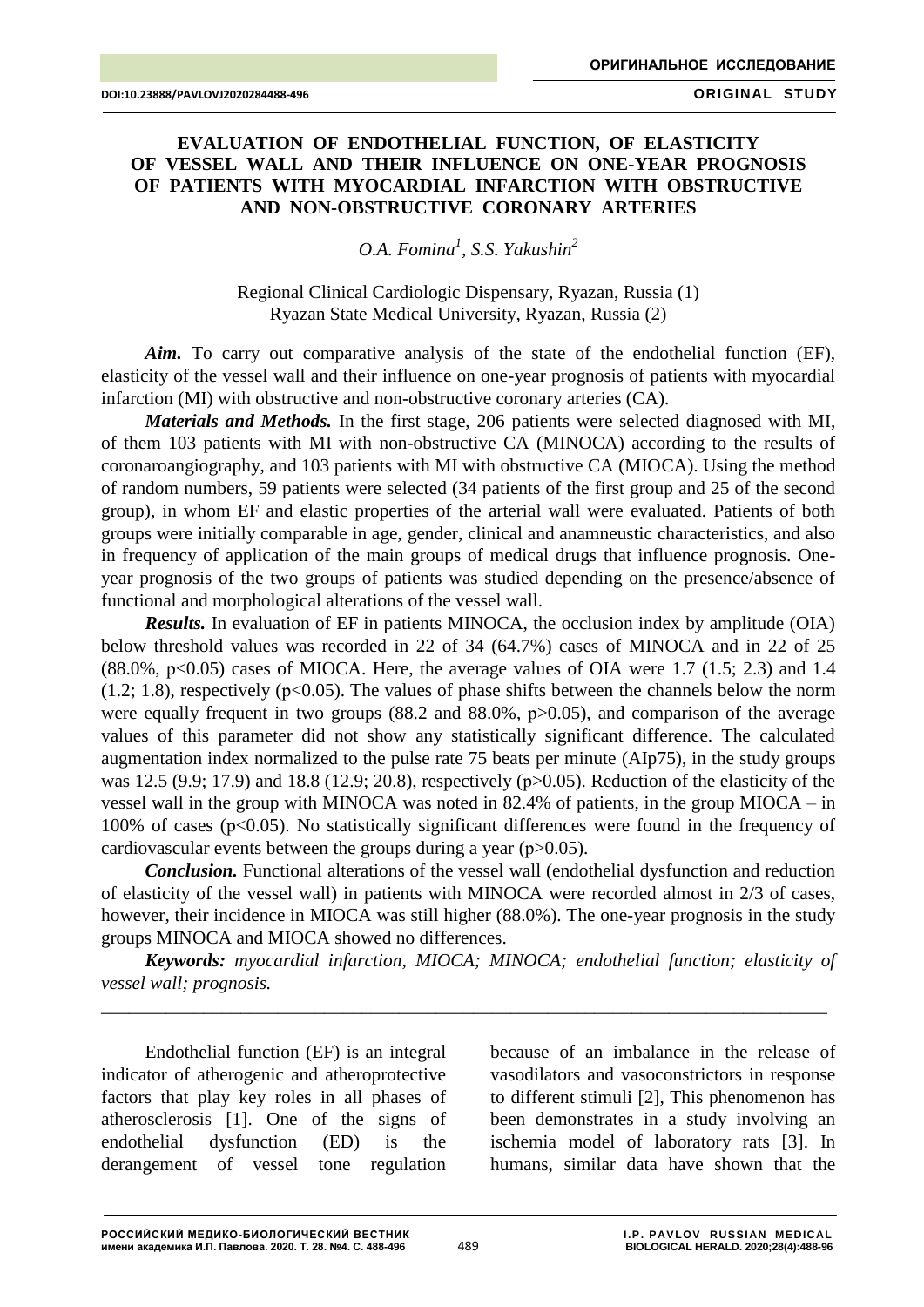incidence of cardiovascular events in patients with disorders in vessel wall elasticity is higher than that in patients with preserved vessel wall elasticity [4].

Coronary heart diseases are diagnosed and treated with X-ray endovascular methods, which have high medical efficiency and social value [5]. Thus, in the majority of myocardial infarction (MI) cases, coronary angiography (CAG) results reveal an obstructive lesion (more than 50% stenosis) of infarctionassociated coronary arteries (CA) [6]. In other studies [6-8], MI develops with unchanged CAs or nonstenotic lesions (less than 50% stenosis), i.e., MI with non-obstructive CA (MINOCA), in an average of 6% of cases. The pathogenetic basis of MI caused by the atherosclerotic lesion of CA is the disorder in the morphological and functional states of vessel walls. Even in the absence of an evident lesion of CA in CAG, an independent predictor of the development of cardiovascular events (including lethality from cardiovascular causes, MI, stroke, and unstable angina) is the ED of CA in the epicardium and microcirculatory bed [9,10]. However, studies have yet to comparatively analyze the EF of patients with MINOCA and MI with obstructive CA (MIOCA). Therefore, the main parameters of EF and the elasticity of vessel wall in patients with MI should be explored in terms of the extent of CA obstruction.

The non-invasive determination of EF is based on the evaluation of the influence of nitric oxide as the main vasodilatory mediator in the smooth muscles of vessel walls in response to ischemia. ED has a generalized character, the condition of EF in CA in the epicardium and microvasculature can be determined by evaluating the condition of the endothelium in any part of the vascular bed permits [1,11].

This study *aimed* to comparatively analyze the function of the endothelium and elasticity of vessel walls and their influence on the 12-month prognosis of patients with MIOCA and MINOCA.

## **Materials and Methods**

A retrospective study with elements of a prospective study was conducted, as approved by the Local Ethics Committee of Regional Clinical Cardiologic Dispensary on November 15, 2017 (Protocol No. 11). At the first stage, 206 patients who were admitted to hospitals in Ryazan and diagnosed with MI established on the basis of the fourth universal definition of MI [12] were selected in this study. According to the CAG results, two groups of patients were formed: group 1 had 103 patients without an obstructive lesion of CA (stenosis of less than 50% or without signs of atherosclerotic lesions), and group 2 was composed of patients with an obstructive lesion of CA. The myocardium of the patients in the second group (MIOCA) was revascularized. The second group was selected via the «copy-pair» method relative to the first group.

Through the random number methods, 34 and 25 patients were selected from the first and second groups, respectively. The groups were comparable in terms of age, gender, classification form of MI (Q-MI and non-Q-MI), ischemic history, risk factors, and medication frequency (except salicylic acid, Table 1). The management of patients were in accordance with the procedures recommended for the given pathology. The patients (or their legal representatives) were asked to sign their informed consent upon hospital admission.

During hospitalization, 5 days after the establishment of the diagnosis of MI, the patients were subjected to an occlusion test to evaluate EF through photoplethysmography; the elastic properties of the arterial wall were studied through the contour analysis of pulse wave (CAPW) on an Angioscan-01 hardwaresoftware complex (OOO Angioscan-Electronics, Russia) [10]. This study was performed in accordance with the standard method: in a warm, quiet, and darkened room in the morning, on an empty stomach, after 10-15 min rest, in a sitting position after the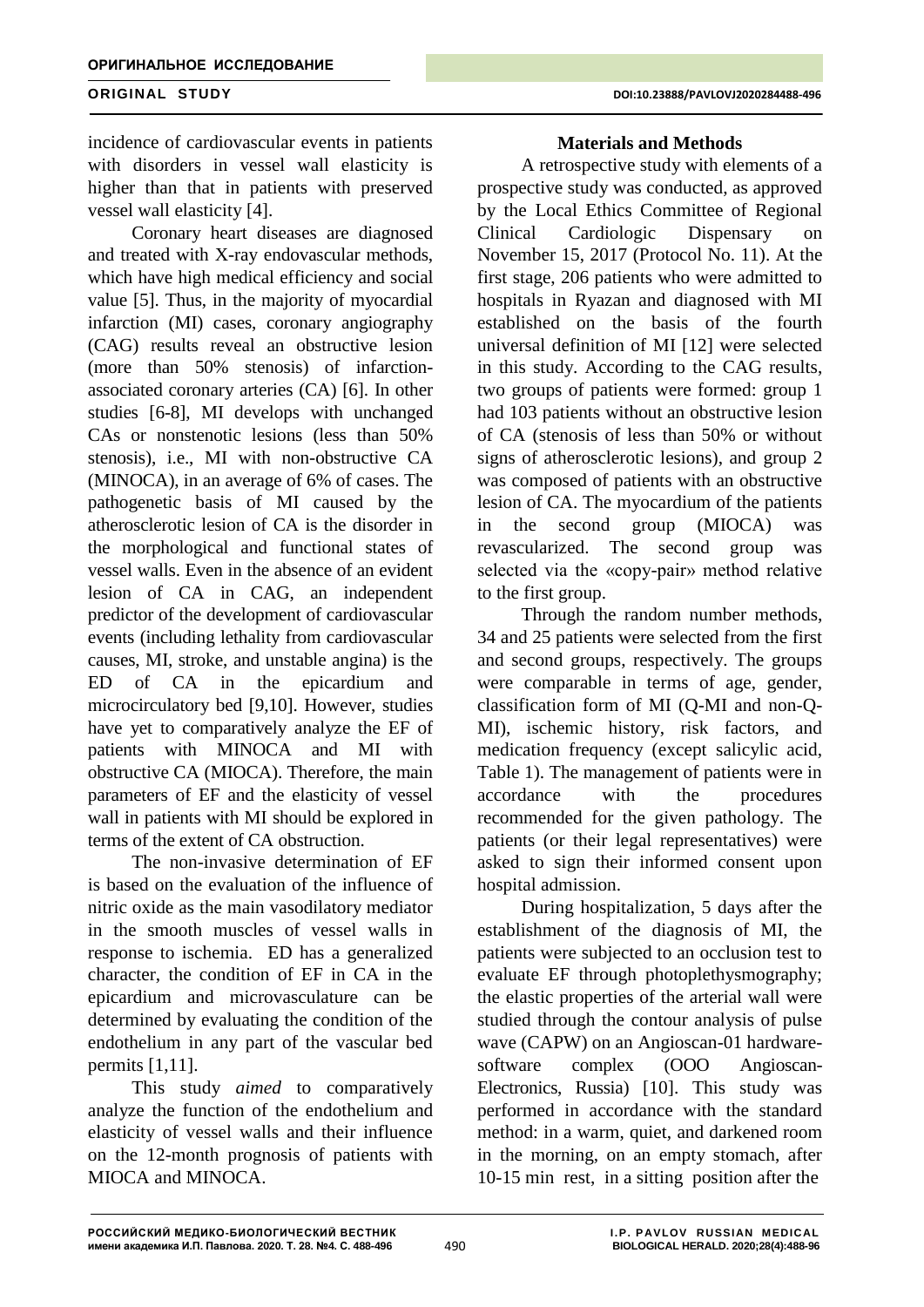Table 1

| <b>Parameters</b>                                                             | <b>MINOCA</b>     | <b>MIOCA</b>      |  |  |  |
|-------------------------------------------------------------------------------|-------------------|-------------------|--|--|--|
| $\mathbf n$                                                                   | 34                | 25                |  |  |  |
| Age, $M(Q1; Q3)$ , years                                                      | 58.6 (48.5; 67.7) | 59.7 (53.2; 66.6) |  |  |  |
| Men, $n$ $(\%)$                                                               | 23(67.6)          | 13(52.0)          |  |  |  |
| <b>Clinical Diagnosis on Admission</b>                                        |                   |                   |  |  |  |
| MI with the elevation of the ST segment on ECG, n (%)<br>13(52.0)<br>22(64.7) |                   |                   |  |  |  |
| MI without the elevation of the ST segment on ECG, n (%)                      | 12(35.3)          | 12(48.0)          |  |  |  |
| <b>Final Clinical Diagnosis</b>                                               |                   |                   |  |  |  |
| MI with the formation of the Q wave, $n$ (%)                                  | 15(44.1)          | 13(52.0)          |  |  |  |
| MI without the formation of the Q wave, $n$ (%)                               | 19(55.9)          | 12(48.0)          |  |  |  |
| <b>Ischemic History</b>                                                       |                   |                   |  |  |  |
| Exertional angina, n (%)                                                      | 16(47.1)          | 8(32.0)           |  |  |  |
| Postinfarction cardiosclerosis, n (%)                                         | 5(14.7)           | 4(16.0)           |  |  |  |
| Fibrillation of atria, n (%)                                                  | 8(23.5)           | 2(8.0)            |  |  |  |
| Chronic heart failure, n (%)                                                  | 5(14.7)           | 1(4.0)            |  |  |  |
| <b>Risk Factors</b>                                                           |                   |                   |  |  |  |
| Arterial hypertension, n (%)                                                  | 27(79.4)          | 20(80.0)          |  |  |  |
| Smoking, n (%)                                                                | 13 (38.2)         | 12 (48.0)         |  |  |  |
| Diabetes mellitus, n (%)                                                      | 7(20.6)           | 4(16.0)           |  |  |  |
| Obesity, n (%)                                                                | 12(35.3)          | 4(16.0)           |  |  |  |
| Positive heredity, n (%)                                                      | 7(20.6)           | 8(32.0)           |  |  |  |
| <b>Medication Used</b>                                                        |                   |                   |  |  |  |
| Statins, $n$ $(\%)$                                                           | 29(85.2)          | 23(92.0)          |  |  |  |
| iACE or ATII receptor blockers, n (%)                                         | 25(73.5)          | 22 (88.0)         |  |  |  |
| Beta-adrenoblockers, n (%)                                                    | 23(67.6)          | 18 (72)           |  |  |  |
| Acetylsalicylic acid, n (%)                                                   | 24 (70.6)         | 25 (100)          |  |  |  |

| <b>Clinical and Demographic Characteristics of the Study Groups</b> |  |  |  |  |
|---------------------------------------------------------------------|--|--|--|--|
|---------------------------------------------------------------------|--|--|--|--|

*Note:* Statistical significance level (p) except salicylic acid; p>0.05 in all cases; iACE – inhibitor of angiotensin converting enzyme, AT II – angiotensin II

preliminary measurement of the arterial pressure via a standard oscillometric method. During an occlusion test, LED sensors were placed on the phalangettes of the index fingers of both hands positioned on the heart level, the channel 1 sensor on the finger of the right hand and the channel 2 sensor on the finger of the left hand. The initial signal of pulse waves was recorded. Afterward, the right brachial artery was occluded by inflating the cuff of the tonometer to a pressure above 50 mm Hg from the initial level and keeping it for 5 min.

The pressure in the cuff was reduced, and volume pulse waves were recorded within 3 min after occlusion. The increase in the amplitude of the signal from the finger of the right arm subjected to occlusion was evaluated. The occlusion index by amplitude

(OIA) was calculated with adjustments for the signal from channel 2, which was the control signal. The threshold value of this parameter (2.0 and more) indicated the preserved EF on the level of small-resistance arteries and arterioles. In physiological aspects, OIA characterizes the blood filling of arteries in response to nitric monoxide production after occlusion. For the evaluation of the EF on the level of medium muscular type arteries, the occlusion index with a phase lag (phase shift) was determined, and its norm was >10 msec. This parameter was calculated on the basis of the decelerating propagation of the pulse wave distal to the occlusion site (mediumcaliber arteries) because of the reduction of the tone of the smooth muscle elements of vessel walls under the action of nitric monoxide.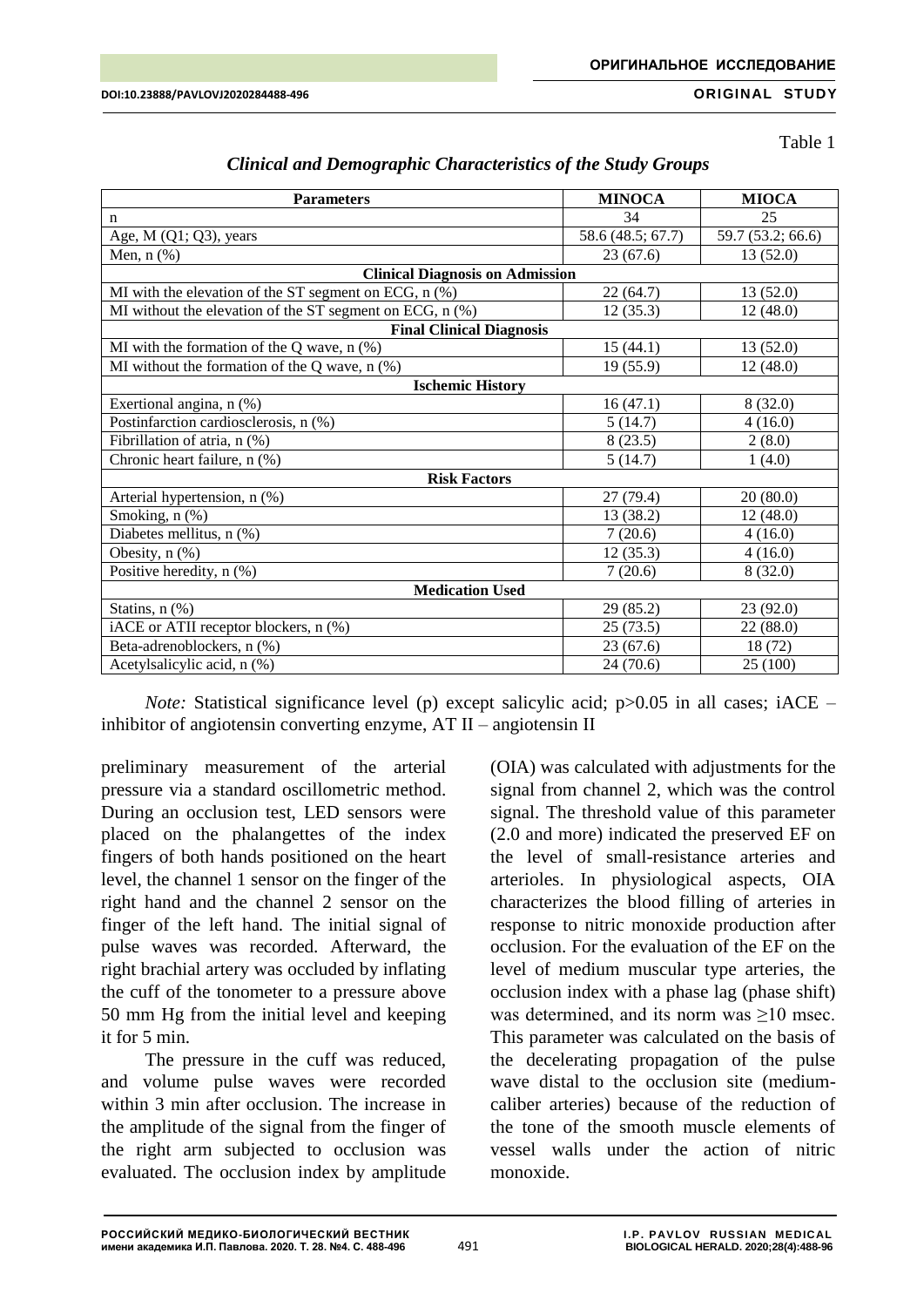During CAPW after the measurement of the arterial pressure, an optic sensor of channel 1 was placed on the phalangette of the index finger of the right hand. The elastic properties of the arterial wall were evaluated in terms of the augmentation index (AIp) as an integral parameter of the rigidity of the arterial wall. AIp shows the contribution of the late systolic wave to the arterial pulse pressure and permits the quantitative evaluation of the type of the pulse wave curve. When a vessel wall is highly rigid, the velocity of pulse wave increases, and AIp has a positive value (type A or B pulse wave). When the elasticity of the arterial wall is preserved, AIp has a negative value (type C pulse wave). In this study, theoretical AIp was used to normalize the pulse rate of 75 per min (AIp75) to obtain comparable values.

The 12-month prognosis was evaluated in the two groups of patients with the preserved and disordered EF of mediumcaliber arteries, the microcirculation level, the preserved elasticity of the vessel wall, and the enhanced rigidity of the vessel wall. The combined end point (CEP) was studied on the basis of the following parameters: lethality from cardiovascular causes, MI, cerebrovascular event, and unstable angina.

Data were processed in Microsoft Excel 2016 and statistically analyzed with IBM SPSS Statistics 10.0. The mean values of the quantitative parameters other than the normal distribution were presented in the form of median  $(M)$ , upper  $(Q3)$ , and lower  $(Q1)$ quartiles and compared via a Mann-Whitney test. Qualitative characteristics were

presented in absolute values (n) and percentages of the total number of patients in the groups; in comparative analysis, the statistical significance level (p) was evaluated through chi-square distribution with the construction of contingency tables. When the values of at least one of the criteria were <10, Yates adjustments were made. When values were <5, Fisher's exact test was conducted. For adverse outcome analysis, Cox proportional hazard model was used. Differences were considered statistically significant at  $p<0.05$ .

## **Results and Discussion**

In the occlusion test, an IOA of  $\langle 2.0 \rangle$ (indicating ED on the level of smallresistance arteries and arterioles) was recorded in 22 of 34 (64.7%) patients with MINOCA and 22 of 25 (88%) patients with MIOCA  $(p=0.04)$ . In the quantitative evaluation of OIA in the patients in both groups, the mean values were below the normal; however, IOA of the patients with MINOCA was higher than that of the patients with MIOCA ( $p=0.02$ , Table 2).

The comparison of the functional condition of the endothelium in terms of the level of the epicardial arteries revealed disorders in both groups. The analysis of the phase shift between the channels showed that its values were lower in patients with MI regardless of the extent of the lesion of CA in an atherosclerotic process  $(p=0.5,$  Table 2). ED in the medium-caliber arteries was recorded in 30 of 34 (88.2%) patients with MINOCA and in 22 of 25 (88.0%) patients with MIOCA  $(p>0.05)$ .

Table 2

|  | Comparison of IOA and Phase Shift between Channels in the Study Groups |  |  |  |  |
|--|------------------------------------------------------------------------|--|--|--|--|
|--|------------------------------------------------------------------------|--|--|--|--|

| <b>Parameters</b>                             | <b>MINOCA</b>        | <b>MIOCA</b>               |      |
|-----------------------------------------------|----------------------|----------------------------|------|
|                                               | 34                   | 25                         |      |
| IOA, M $(Q1; Q3)$                             | 1.7(1.5; 2.3)        | 1.4(1.2; 1.8)              | 0.02 |
| Occlusion index, channel 1, $M(Q1; Q3)$       | 2.1(1.8; 2.7)        | 1.6(1.3; 2.1)              | 0.01 |
| Occlusion index, channel 2, $M(Q1; Q3)$       | 1.2(1.0; 1.4)        | 1.2(1.0; 1.3)              | 0.90 |
| Phase shift between channels, ms, $M(Q1; Q3)$ | $-4.9$ $(-8.5; 0.3)$ | $-5.7$ ( $-8.6$ ; $-3.0$ ) | 0.50 |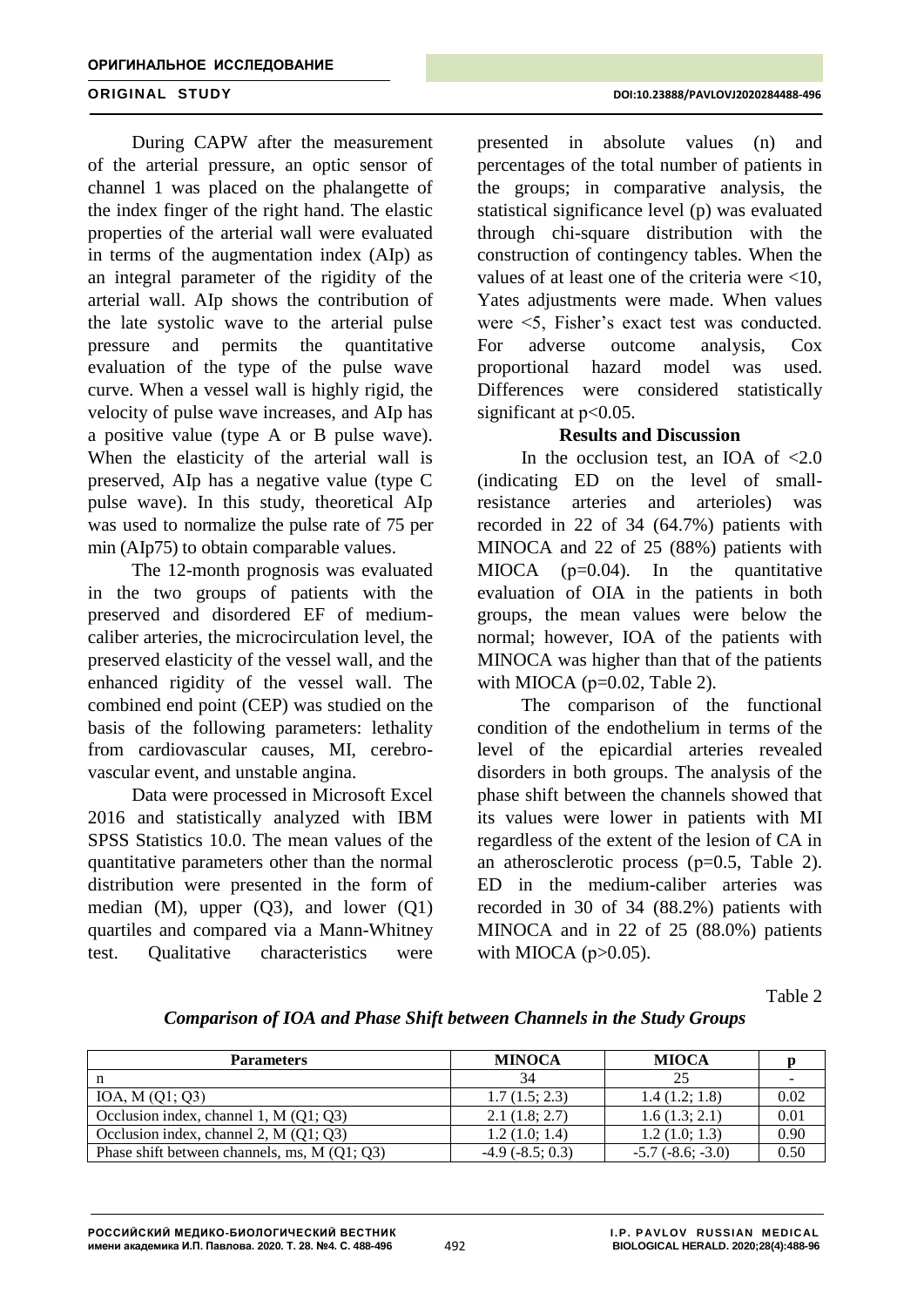In the contour analysis of pulse waves, AIp75 was evaluated as the main parameter of vessel wall elasticity. In the study groups, AIp75 had medium positive values (which indicated a reduction of the elastic properties and increase in the rigidity of the vessel wall) without statistically significant differences

 $(p>0.05)$ . In most cases in both groups, the type A curve was recorded in 79.4% and 92.0% of the cases, respectively (Table 3). However, vessel wall elasticity decreased in 82.4% of patients with MINOCA. By comparison, vessel wall elasticity decreased in 100% of patients with MIOCA  $(p<0.05)$ .

Table 3

| <b>Parameters</b>             | <b>MINOCA</b>   | <b>MIOCA</b>     | р    |
|-------------------------------|-----------------|------------------|------|
| n                             | 34              | 25               |      |
| Alp75, M $(Q1; Q3)$           | 12.5(9.9; 17.9) | 18.8(12.9; 20.8) | 0.06 |
| Type A pulse wave, $n$ $(\%)$ | 27(79.4)        | 23(92.0)         | 0.17 |
| Type B pulse wave, $n$ $(\%)$ |                 |                  | -    |
| Type C pulse wave, $n$ $(\%)$ | 7(20.6)         | 2(8.0)           | 0.17 |

# *Comparison of the Parameters of CAPW in the Study Groups*

In the evaluation of the 12-month prognosis of patients with MINOCA with preserved and impaired EF on the microcirculatory level, the CEP was recorded in 7 of 12 (58.3%) patients with preserved EF compared with that of 11 of 22 (50%) patients with disordered EF  $(p>0.05)$ . In patients with MIOCA, the CEP within a year was found in 1 of 3 (33.3%) patients with unchanged EF and in 13 of 22 (59.1%) with ED (р>0.05). In the analysis of 1-year prognosis of patients with MINOCA with preserved and disordered EF on the level of epicardial arteries, cardiovascular events were detected in 50.0% and 53.3% of patients, respectively  $(p>0.05)$ . Similar parameters were observed in the second group; that is, the CEP was recorded in 66.7% of patients with preserved EF and in 50.0% of cases with ED (p>0.05).

In 4 of 6 (66.7%) patients with MINOCA with preserved vessel wall elasticity, the CEP did not significantly differ from that of patients with enhanced vessel wall rigidity (in 14 of 28 [50.0%], p>0.05). In all patients with MIOCA and vessel wall rigidity, cardiovascular events were recorded with comparable frequency (in 14 patients of 25  $[56.0\%]$ , p $>0.05$ ).

Despite the absence of lesions or an insignificant lesion of CA via an atherosclerotic process (stenosis of less than 50%), EF was disordered in patients with MINOCA in epicardial arteries and microcirculatory vessels (88.2% and 64.7% of cases, respectively). The incidence of ED of small-resistance arteries and arterioles of the patients with MIOCA was higher than that of the patients with MINOCA possibly because of the dramatic structural changes in CA of the given patients.

The results of CAPW evidence increased the arterial wall rigidity in patients with MINOCA and MIOCA. However, the vessel wall elasticity of 82.4% of the patients with MINOCA was significantly rarer  $(p<0.05)$ than that of the patients with MIOCA (100%). Therefore, *the morphological and functional alterations of the vessel wall were more pronounced in patients with MIOCA than in patients with MIOCA.*

In our study, the influence of ED and the reduction of vessel wall elasticity on the prognosis was evaluated. The results showed that ED on the levels of microcirculation and epicardial arteries did not influence the prognosis of patients with MINOCA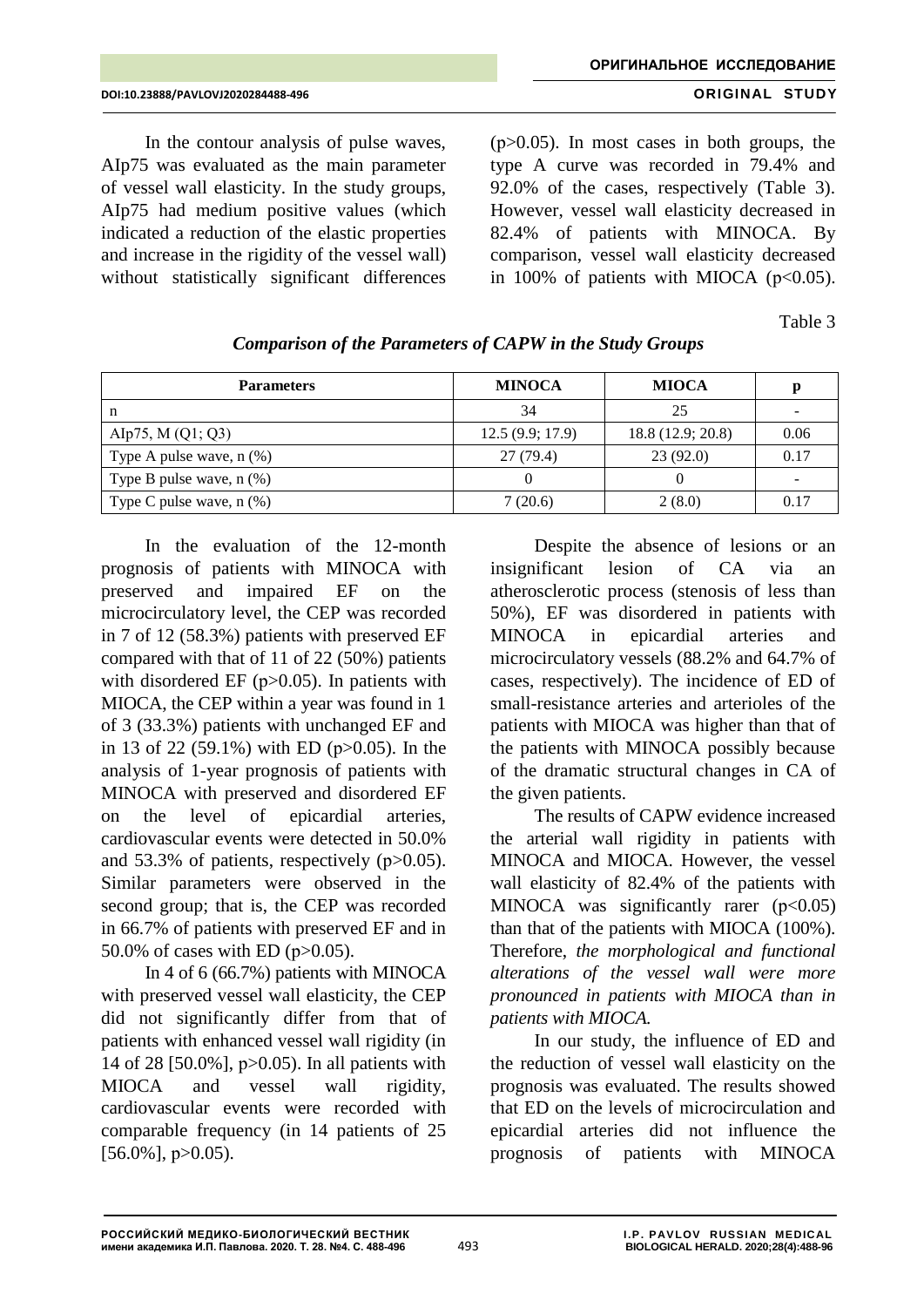(р>0.05). No interrelation was established between the reduction of vessel wall elasticity and the prognosis of patients  $(p>0.05)$ . The influence of ED and the rigidity of the vessel wall on the incidence of CEP in the patients with MIOCA was not significantly different  $(p>0.05)$ . However, other studies have shown that ED in patients with a hemodynamically mild lesion of CA significantly affects the prognosis of patients in comparison with that of normal EF [9,10]. This contradiction may occur because of the limited number of patients from whom prognosis was determined.

### **Conclusion**

In patients with MINOCA and MIOCA,

### **Литература**

- 1. Matsuzawa Y., Lerman A. Endothelial dysfunction and coronary artery disease: assessment, prognosis and treatment // [Coronary Artery Disease.](https://mayoclinic.pure.elsevier.com/en/publications/endothelial-dysfunction-and-coronary-artery-disease-assessment-pr) 2014. Vol. 25, №8. P. 713-724. doi:10.1097/MCA.0000 000000000178
- 2. Furchgott R.F., Zawadzki J.V. The obligatory role of endothelial cells in the relaxation of arterial smooth muscle by acetylcholine // Nature. 1980. Vol. 288, №5789. P. 373-376. doi:10.1038/288373a0
- 3. Пшенников А.С., Деев Р.В. Морфологическая иллюстрация изменений артериального эндотелия на фоне ишемического и реперфузионного повреждений // Российский медико-биологический вестник имени академика И.П. Павлова. 2018. Т. 26, №2. С. 184-194. doi[:10.23888/](https://doi.org/10.23888/PAVLOVJ2018262184-194) [PAVLOVJ2018262184-194](https://doi.org/10.23888/PAVLOVJ2018262184-194)
- 4. Laurent S., Boutouyrie P., Lacolley P. Structural and genetic bases of arterial stiffness // Hypertension. 2005. Vol. 45, №6. P. 1050-1055. do[i:10.1161/](https://doi.org/10.1161/01.HYP.0000164580.39991.3d) [01.HYP.0000164580.39991.3d](https://doi.org/10.1161/01.HYP.0000164580.39991.3d)
- 5. Голощапов-Аксенов Р.С., Кича Д.И. Совершенствование рентгенохирургической помощи больным с сердечно-сосудистыми заболеванииями (опыт Московской области) // Наука молодых (Eruditio Juvenium). 2019. Т. 7, №1. С. 59-65. doi:10.23888/HMJ20197159-65
- 6. Ibanez B., James S., Agewall S., et al. 2017 ESC Guidelines for the management of acute myocardial infarction in patients presenting with ST-segment elevation. The Task Force for the management of acute myocardial infarction in patients presenting with ST-segment elevation of the European Society of Cardiology (ESC) // European Heart Journal.

signs of ED were revealed along the entire length of their CA, the level of microcirculation to a lesser extent, and the level of epicardial arteries to a comparable extent. In both groups, the elasticity of the vessel wall decreased. However, with the non-obstructive lesion of CA, the rigidity of the arterial wall was significantly rare.

The ED and reduction of the elasticity of vessel walls are possible pathophysiological mechanisms in MINOCA but less often in MIOCA. The ED on the level of microcirculatory vessels and epicardial arteries did not independently influence the prognosis of patients with MIOCA and MINOCA in our study.

2018. Vol. 39, №2. P. 119-177. doi:10.1093/ eurheartj/ehx393

- 7. Якушин С.С. Инфаркт миокарда с необструктивным поражением коронарных артерий (МINОСА) – модный термин или новая диагностическая концепция? // Рациональная Фармакотерапия в Кардиологии. 2018. Т. 14, №5. С. 765-773. doi[:10.20996/1819-6446-2018-](https://doi.org/10.20996/1819-6446-2018-14-5-765-773) [14-5-765-773](https://doi.org/10.20996/1819-6446-2018-14-5-765-773)
- 8. Pasupathy S., Air T., Dreyer R.P., et al. Systematic review of patients presenting with suspected myocardial infarction and nonobstructive coronary arteries // Circulation. 2015. Vol. 131, №10. P. 861-870. doi:10.1161/CIRCULATIONAHA.114.011201
- 9. Halcox J.P., Schenke W.H., Zalos G., et al. Prognostic value of coronary vascular endothelial dysfunction // Circulation. 2002. Vol. 106, №6. P. 653-658. doi:10.1161/01.CIR.0000025404.78001.D8
- 10. Targonski P.V., Bonetti P.O., Pumper G.M., et al. Coronary endothelial dysfunction is associated with an increased risk of cerebrovascular events // Circulation. 2003. Vol. 107, №22. P. 2805-2809. doi[:10.1161/01.CIR.0000072765.93106.EE](https://doi.org/10.1161/01.cir.0000072765.93106.ee)
- 11. Парфенов А.С. Ранняя диагностика сердечно сосудистых заболеваний с использованием аппаратно-программного комплекса «Ангиоскан-01» // Поликлиника. 2012. №2. С. 70-74.
- 12. Thygesen K., Alpert J.S., Jaffe A.S., et al. Fourth universal definition of myocardial infarction (2018) // European Heart Journal. 2019. Vol. 40, №3. P. 237-269. doi:10.1093/eurheartj/ehy462

### **References**

1. Matsuzawa Y, Lerman A. Endothelial dysfunction and coronary artery disease: assessment, prognosis

\_\_\_\_\_\_\_\_\_\_\_\_\_\_\_\_\_\_\_\_\_\_\_\_\_\_\_\_\_\_\_\_\_\_\_\_\_\_\_\_\_\_\_\_\_\_\_\_\_\_\_\_\_\_\_\_\_\_\_\_\_\_\_\_\_\_\_\_\_\_\_\_\_\_\_\_\_\_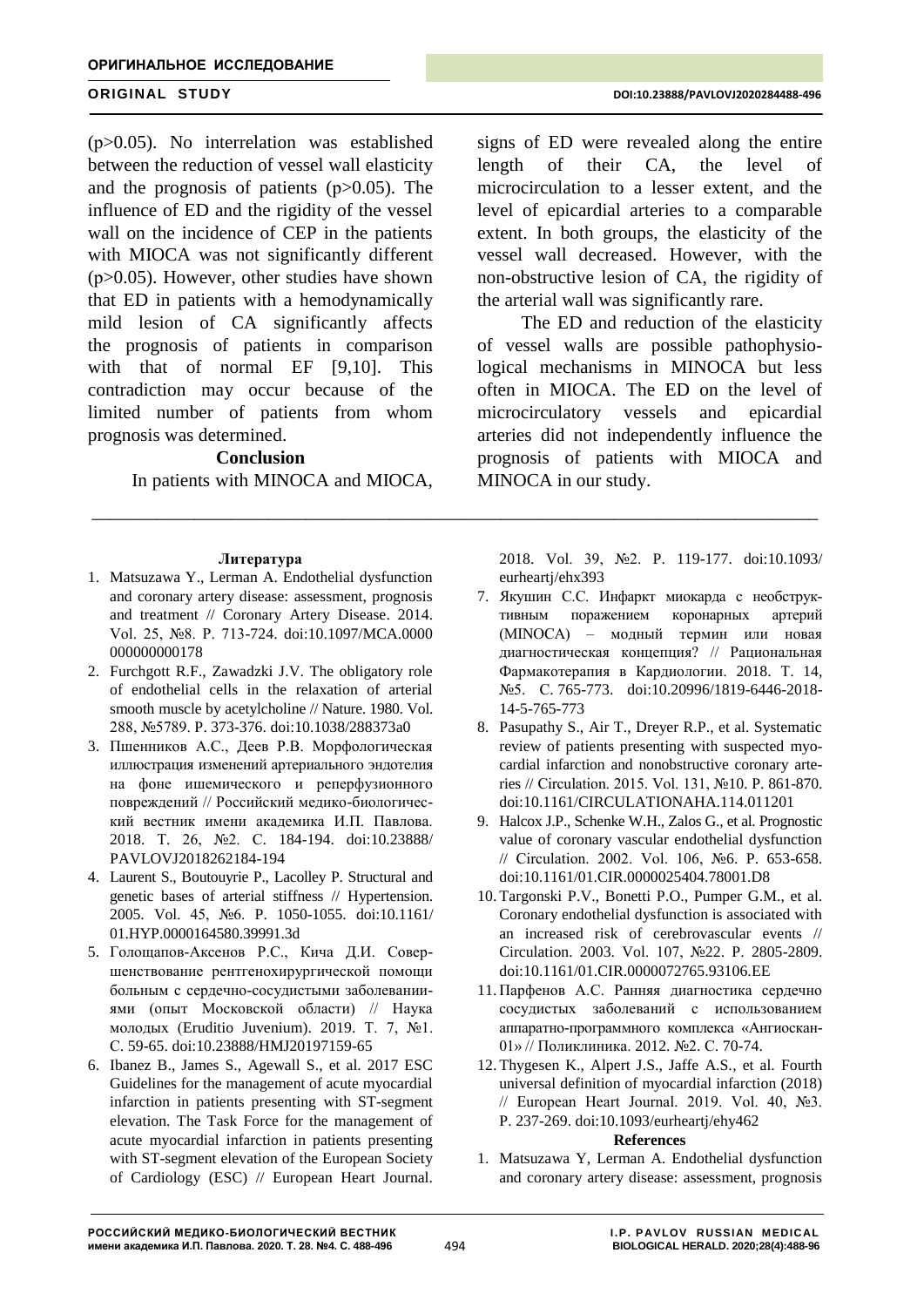and treatment. *[Coronary Artery Disease.](https://mayoclinic.pure.elsevier.com/en/publications/endothelial-dysfunction-and-coronary-artery-disease-assessment-pr)* 2014;25 (8):713-24. doi:10.1097/MCA.0000000000000178

- 2. Furchgott RF, Zawadzki JV. The obligatory role of endothelial cells in the relaxation of arterial smooth muscle by acetylcholine. *Nature.* 1980;288(5789): 373-6. doi:10.1038/288373a0
- 3. Pshennikov AS, Deev RV. Morphological illustration of alterations in the arterial endothelium in ischemic and reperfusion injuries*. I.P. Pavlov Russian Medical Biological Herald*. 2018;26(2): 184-94. (In Russ). doi[:10.23888/PAVLOVJ2018](https://doi.org/10.23888/PAVLOVJ2018262184-194) [262184-194](https://doi.org/10.23888/PAVLOVJ2018262184-194)
- 4. Laurent S, Boutouyrie P, Lacolley P. Structural and genetic bases of arterial stiffness. *Hypertension*. 2005;45(6):1050-5. doi[:10.1161/01.HYP.00001645](https://doi.org/10.1161/01.HYP.0000164580.39991.3d) [80.39991.3d](https://doi.org/10.1161/01.HYP.0000164580.39991.3d)
- 5. Goloshapov-Aksionov RS, Kicha DI. Improvement of endovascular care to patients with cardiovascular disease (experience of the Moscow region). *Nauka Molodykh (Eruditio Juvenium).* 2019;7(1):59-65. (In Russ). doi:10.23888/HMJ20197159-65
- 6. Ibanez B, James S, Agewall S, et al. 2017 ESC Guidelines for the management of acute myocardial infarction in patients presenting with ST-segment elevation. The Task Force for the management of acute myocardial infarction in patients presenting with ST-segment elevation of the European Society of Cardiology (ESC). *European Heart Journal*. 2018;39(2):119-77. doi:10.1093/ eurheartj/ehx393
- 7. Yakushin SS. Myocardial infarction with nonobstructive coronary arteries (МINОСА) – a trendy term or a new diagnostic concept? *Rational Pharmacotherapy in Cardiology.* 2018;14(5):765- 73. (In Russ). doi:10.20996/1819-6446-2018-14-5- 765-773
- 8. Pasupathy S, Air T, Dreyer RP, et al. Systematic review of patients presenting with suspected myocardial infarction and nonobstructive coronary arte-ries. *Circulation.* 2015;131(10):861-70. doi:10.1161/ CIRCULATIONAHA.114.011201
- 9. Halcox JP, Schenke WH, Zalos G, et al. Prognostic value of coronary vascular endothelial dysfunction. *Circulation.* 2002;106(6):653-8. doi:10.1161/01.CIR. 0000025404.78001.D8
- 10. Targonski PV, Bonetti PO, Pumper GM, et al. Coronary endothelial dysfunction is associated with an increased risk of cerebrovascular events. *Circulation.* 2003;107(22):2805-9. doi[:10.1161/01.CIR.](https://doi.org/10.1161/01.cir.0000072765.93106.ee) [0000072765.93106.EE](https://doi.org/10.1161/01.cir.0000072765.93106.ee)
- 11. Parfenov AS. Rannyaya diagnostika serdechno sosudistykh zabolevaniy s ispol'zovaniyem apparatnoprogrammnogo kompleksa «Angioskan-01». *Poliklinika.* 2012;(2):70-4. (In Russ).
- 12. Thygesen K, Alpert JS, Jaffe AS, et al. Fourth universal definition of myocardial infarction (2018). *European Heart Journal*. 2019;40(3):237-69. doi:10.1093/eurheartj/ehy462

### **Дополнительная информация [Additional Info]**

\_\_\_\_\_\_\_\_\_\_\_\_\_\_\_\_\_\_\_\_\_\_\_\_\_\_\_\_\_\_\_\_\_\_\_\_\_\_\_\_\_\_\_\_\_\_\_\_\_\_\_\_\_\_\_\_\_\_\_\_\_\_\_\_\_\_\_\_\_\_\_\_\_\_\_\_\_\_\_\_\_\_\_\_\_\_\_\_\_\_\_\_\_\_

**Источник финансирования.** Бюджет ФГБОУ ВО Рязанский государственный медицинский университет им. акад. И.П. Павлова Минздрава России. [**Financing of study.** Budget of Ryazan State Medical University.]

**Конфликт интересов.** Авторы декларируют отсутствие явных и потенциальных конфликтов интересов, о которых необходимо сообщить в связи с публикацией данной статьи. [**Conflict of interests.** The authors declare no actual and potential conflict of interests which should be stated in connection with publication of the article.]

**Участие авторов.** Фомина О.А. – сбор и обработка материала, статистическая обработка, написание текста, Якушин С.С. – концепция и дизайн исследования, написание текста, редактирование. [**Participation of authors.** O.A. Fomina – collection and processing of the material, statistical processing, writing the text, S.S. Yakushin – concept and design of the study, writing the text, editing.]

### **Информация об авторах Authors Info**

 $\_$  ,  $\_$  ,  $\_$  ,  $\_$  ,  $\_$  ,  $\_$  ,  $\_$  ,  $\_$  ,  $\_$  ,  $\_$  ,  $\_$  ,  $\_$  ,  $\_$  ,  $\_$  ,  $\_$  ,  $\_$  ,  $\_$  ,  $\_$  ,  $\_$  ,  $\_$  ,  $\_$  ,  $\_$  ,  $\_$  ,  $\_$  ,  $\_$  ,  $\_$  ,  $\_$  ,  $\_$  ,  $\_$  ,  $\_$  ,  $\_$  ,  $\_$  ,  $\_$  ,  $\_$  ,  $\_$  ,  $\_$  ,  $\_$  ,

**\*Фомина Ольга Анатольевна** – врач-кардиолог, ГБУ РО Областной клинический кардиологический диспансер, Рязань, Россия. [**Olga A. Fomina** – Cardiologist, Regional Clinical Cardiologic Dispensary, Ryazan, Russia.] [ORCID ID: 0000-0002-2570-7737.](mailto:ORCID%20ID:%200000-0002-2570-7737) E-mail[: ol.an.fomina@gmail.com](mailto:ol.an.fomina@gmail.com)

**Якушин Сергей Степанович** – д.м.н., профессор, зав. кафедрой госпитальной терапии с курсом медико-социальной экспертизы, ФГБОУ ВО Рязанский государственный медицинский университет им. акад. И.П. Павлова Минздрава России, Рязань, Россия. **Sergey S.**  Yakushin - MD, PhD, Professor, Head of the Department of Hospital Therapy with a Course of Medical and Social Expertise, Ryazan State Medical University, Ryazan, Russia.

SPIN: 7726-7198, ORCID ID: [0000-0002-1394-3791,](http://orcid.org/0000-0002-1394-3791) Researcher ID: A-9290-2017.